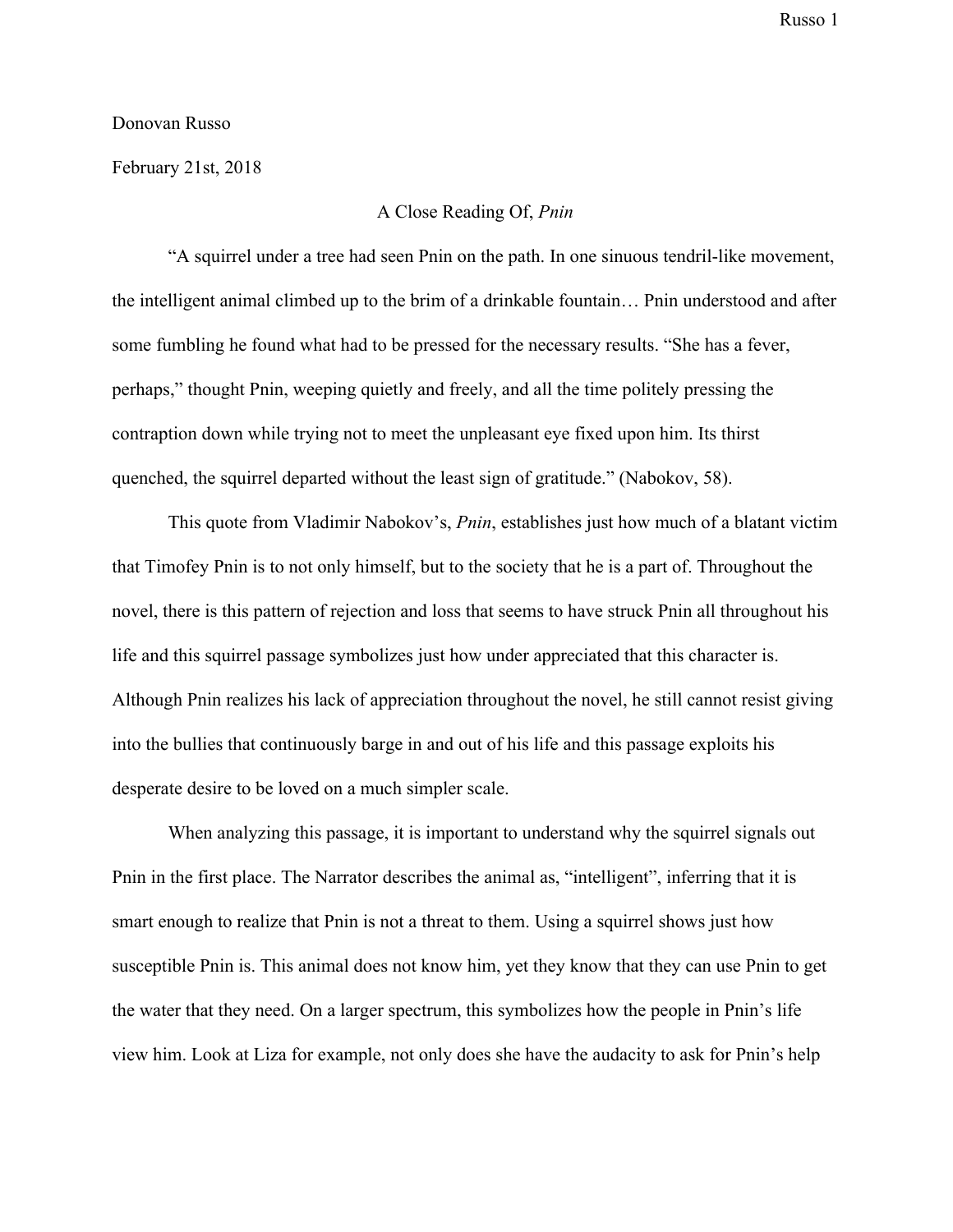Russo 2

with her son, but she is ruthless enough to insult him in the process of her request. Her rudeness shows just how little respect and regard people have for Pnin, because they know he is not going to fight back, similarly to the squirrel realizing he will not put them in danger.

 It is also important to analyze Pnin's thought process while he is encountering the squirrel. When he thinks, "She has a fever, perhaps," (58), this shows just how genuine and considerate Pnin is. He cares for the squirrel, which symbolizes his natural concern for people. Because of his inability to refuse someone in need, Pnin puts himself in a position to experience being rejected continuously. Despite the constant rejection that he encounters, Pnin never stops believing in the people that he surrounds himself with. This highlights Pnin's constant hope to be accepted and to be loved, just as he has tried to do for the people and animals that he encounters throughout the novel

The ending of this quote represents Pnin's life in a nutshell. When the Narrator writes, "Its thirst quenched, the squirrel departed without the least sign of gratitude." (58), he uses the squirrel as a metaphorical reference, to show the lack of gratitude that everyone has for Pnin. Nobody actually wants Pnin for Pnin, they only want what he can offer them. Although he may be caring, his constant need to help people is not a need at all. It is due to his fear of saying no, which is conceived from his fear of being more rejected then he already is. He simply does not want to disappoint anyone any more than he already has, and he still believes that if he does what people will say, they will value him in a way that he desperately desires to be appreciated.

When studying this passage, it is important to understand Nabokov's true intent. He wants to show Pnin's life on a simpler platform, forcing the reader to realize his protagonist's true dilemma. If Pnin cannot back down to a squirrel, how could he ever back down to an actual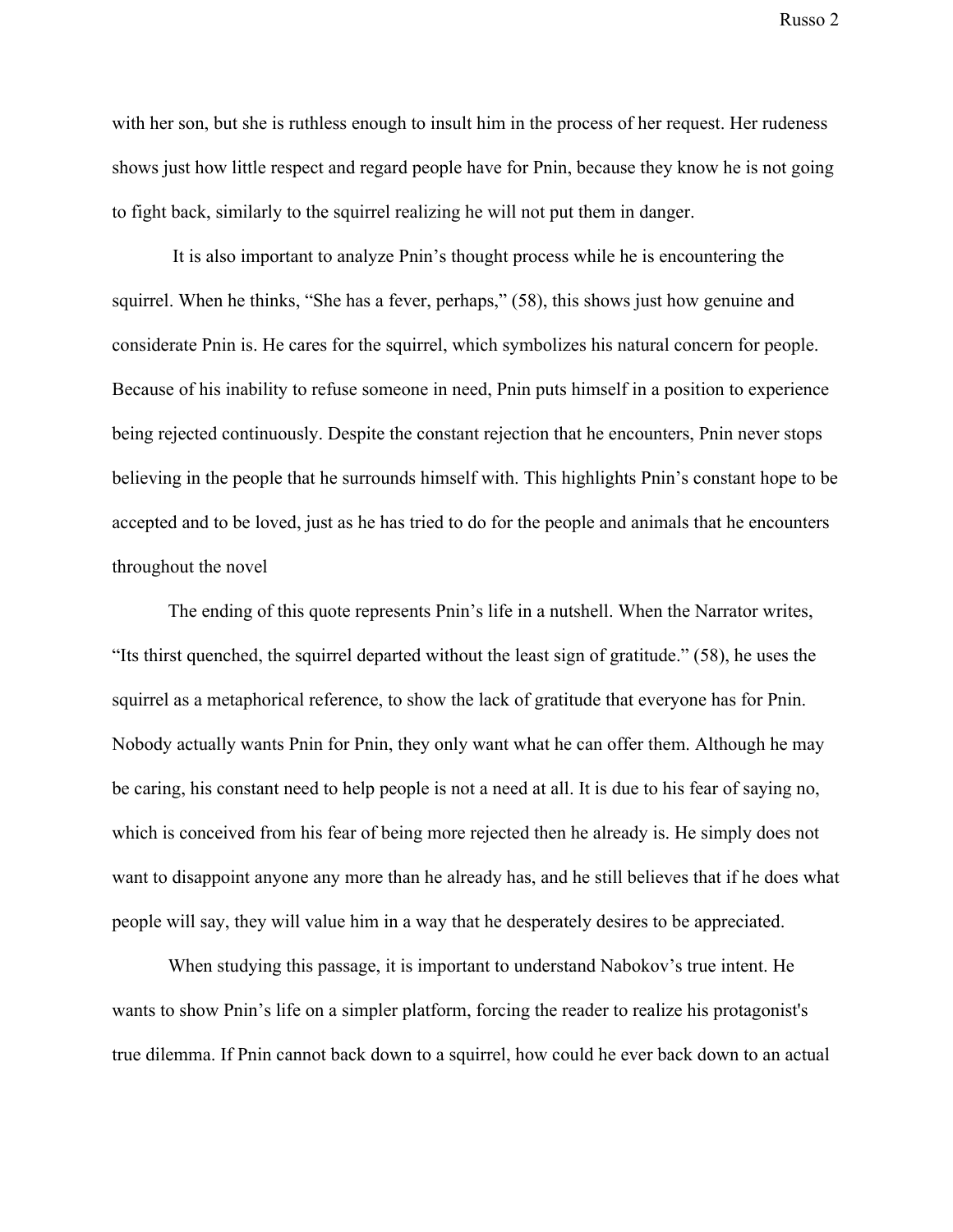Russo 3

human being? If Pnin ever wants to find true happiness in his life, he needs to learn how to stand up for himself because no one will for him. He also needs to move on from the people in his life and accept the fact that they continuously hurt him. This squirrel passage represents Pnin's ultimate conflict with people, nature, himself and simply, the world around him.